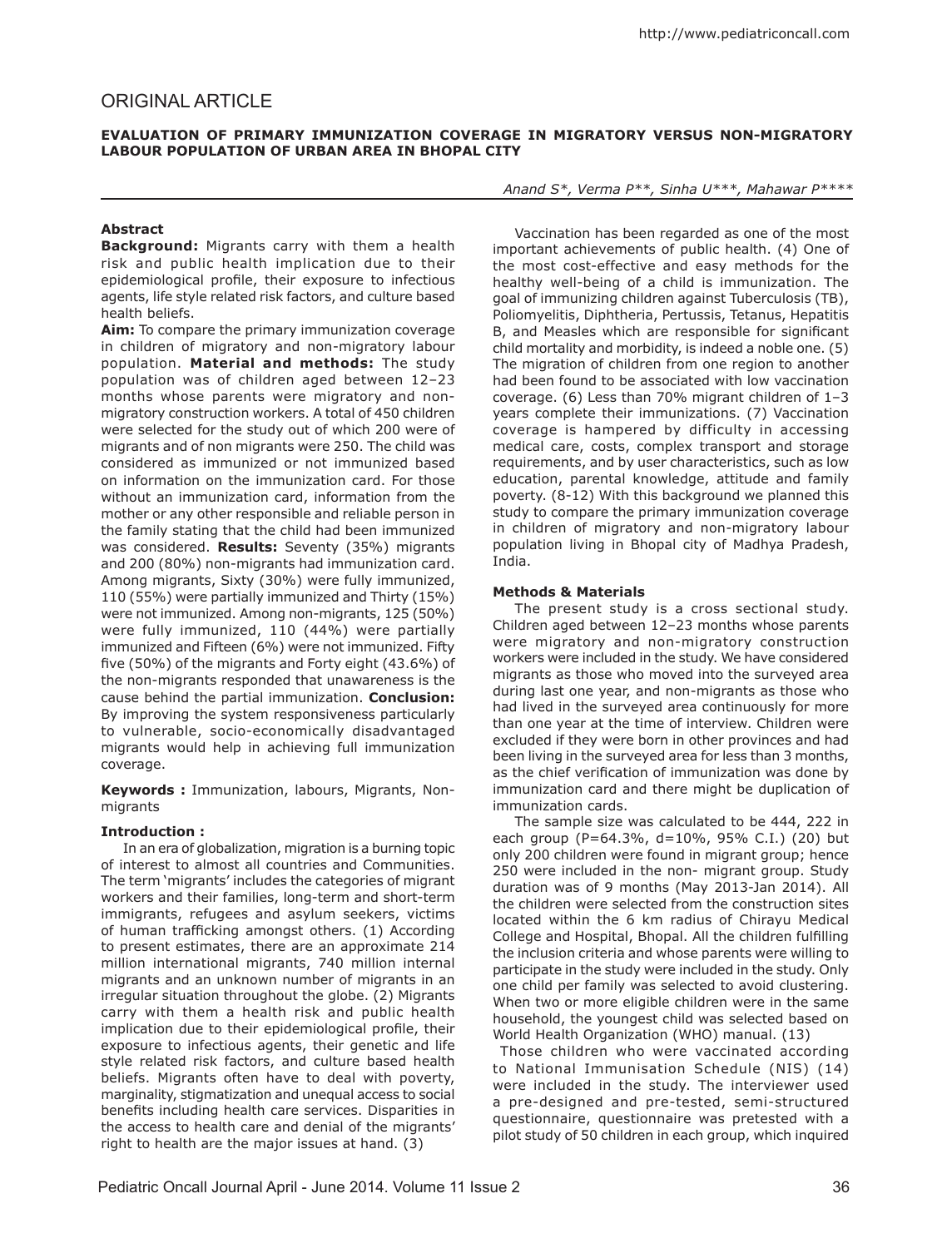into demographic characteristics of the surveyed child and their primary caregiver; the primary caregiver's knowledge and attitude toward immunization, including the knowledge about vaccines given to the children for free by government.

**Proof of Immunization :** A child was considered as immunized or not immunized based on information on the immunization card. For those without an immunization card, information from the mother or any other responsible and reliable person in the family stating that the child had been immunized was considered. If the mother could not remember anything about the vaccination, the child was considered as not immunized with the vaccine under consideration. The child was considered fully immunized if he/she had received one dose of Bacillus Calmette Guerin (BCG) vaccine, three doses of diphtheria, pertussis, tetanus (DPT) vaccines, three doses of oral polio vaccine (OPV), three doses of hepatitis B vaccine (HBV) and one dose of measles vaccine, and as unimmunized if he/she had received none of these vaccines, and partially immunized if some doses were given, but immunization was not complete. The OPV given in pulse polio immunization (PPI) was not considered for classification. In case of a partially/non-immunized child the most important single reason for not immunizing was asked. (15) Immunization received by the children either from the government or private sectors were included in the study.

**Ethical considerations :** The survey was approved by the Institutional Ethics Committee. Written informed consent was obtained from the participants (child's parents or guardians) prior to participation in the survey, and data collection was conducted confidentially.

**Data analysis:** Data were entered and analyzed using Microsoft excel 2007.

### **Results**

Out of total 450 study subjects, 200 were migrants (105 males, 95 females) and 250 were non-migrants (140 males, 110 females). One hundred twelve (24.8%) of the parents interviewed had only one child. One hundred three (50.2%) mothers and 114 (46.5%) fathers had received primary education or even less. Of all the surveyed mothers, 140 (68.2%) were 20 to 30 years old and all were unskilled labourers. Regarding the occupation of the head of the household, all were males and unskilled workers.

Distribution of the study subjects according to the status of immunization is shown in table 1. The proportion of immunized children was more in case of non-migrant workers (p value < 0.0001). Thirteen children (2.8%) had received at least 1 dose of their immunization in the private sector. Hospital delivery was present in 140 (70%) of the migrant children and 225 (90%) of the non-migrant children. This reflects in their immunization status as BCG and first dose of OPV was higher in comparison to other vaccines. Only 115 (56%) of the mothers had received minimum of four antenatal visits and 68 (33.17%) received a post-natal

visit by a health worker. Distribution of the migrant and non-migrant children according to the individual vaccine status is shown in table 2. Distribution of the subjects according to the cause of partial and nonimmunization is shown in table 3.

#### **Discussion**

In present study males had better immunization coverage as compared to females which reflects the better affection and care for male children in the society. Similar findings have been reported by Chaturvedi et al (16) in urban area of Agra (coverage among males was 49.7%), Singh et al (17) in BIMARU states (48%), NFHSII (18) (42%) and Rapid house hold survey- RCHII (19) (42%). Percentage of fully immunized among migrants in our study was only 35% and among non-migrants was 58% respectively. In a study conducted by Yadlapalli et al in Delhi in 2010, 64.3% fully immunized children were among recent migrants and 80.8% were settled migrants. (20) This may be because of the better immunization services and awareness regarding immunization in the city of Delhi as it is the capital of India.

The study of individual vaccines revealed that only 77.5% of the migrant children had been given BCG compared to 92% non-migrant children. The coverage of measles vaccine among migrant children was only 30% as compared to 50% of non-migrant children. The difference in the coverage of individual vaccines amongst migrant children was significantly lower than that of the national coverage which is 86.9% for BCG and 74.1% for measles. Another study conducted by Varsha et al in Pune in 2013 showed 81.7% of the children had been given BCG and measles vaccine immunization was only 53.9% in migrant children. (21)

When asked about the reasons for partial immunization, majority of the migrants and of the non-migrants responded that unawareness of the need for complete immunization is the cause behind the partial immunization of their child. Similarly Varsha et al observed main reasons for partial and nonimmunization in migrants were unawareness of the parents in 21.8% of the subjects and parents forgot to immunize their child in 23.9% of the subjects. (21)

When asked about the reasons for non-immunization, majority of the migrants and non-migrants responded that ignorance is the cause behind the non-immunization of their child. Similarly in a study done by Chaudhary et al in Bareilly in 2010, they found that ignorance (50%) was the main reason for non immunization in urban area children who were non migrants. (5) To address the above point, health education should be emphasized so as to encourage caregivers to follow the immunization program for their children.

Thus, we suggest that healthcare workers should make house-to-house visit to identify incompletely vaccinated children and immunize them. Special heath workers must be appointed to trace migratory population for immunization status. Electronic immunization information system should be used to facilitate record sharing between clinics, keep track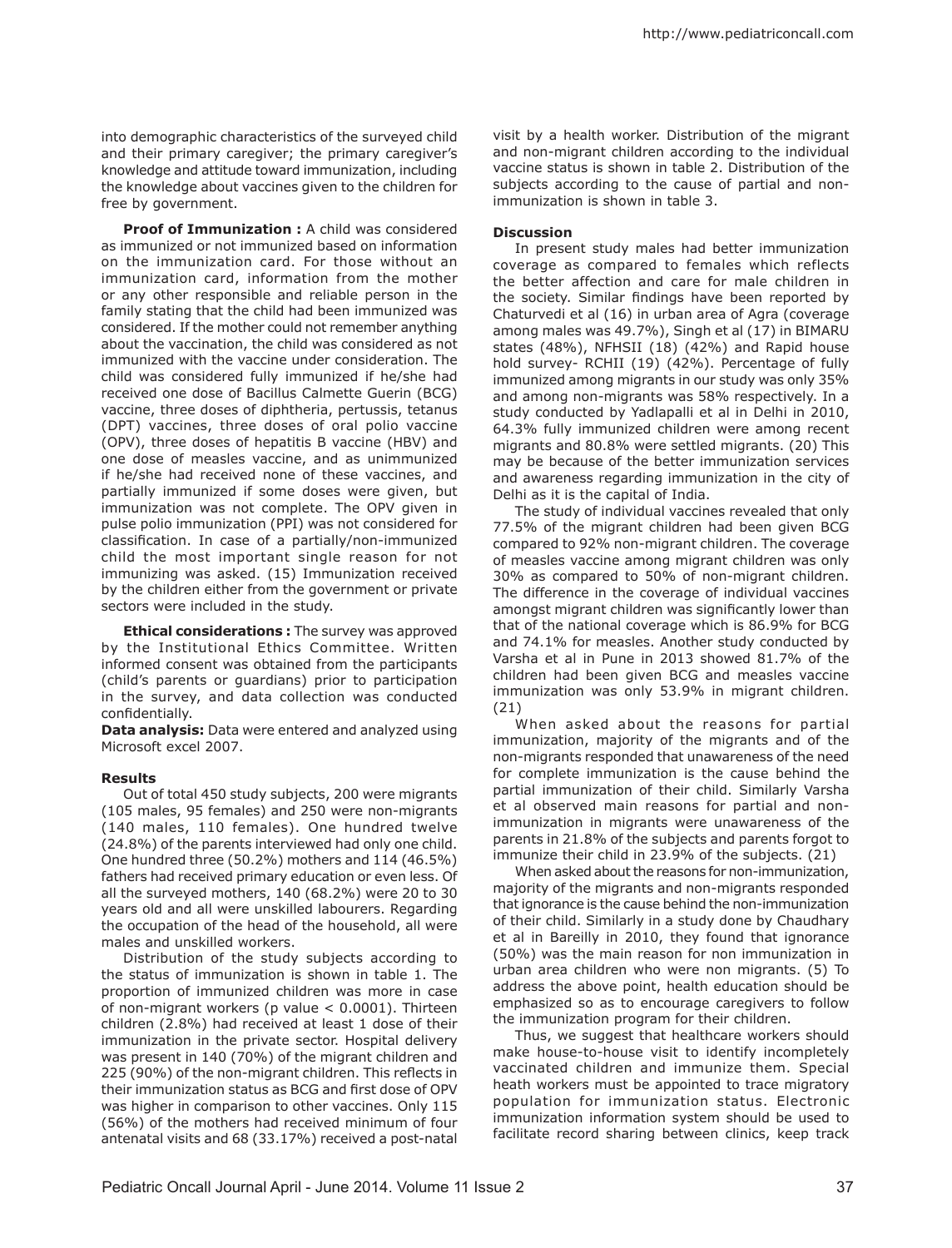|                               | <b>Male</b>                         |                                         | <b>Female</b>                       |                                      | <b>Total</b>                          |                                         |
|-------------------------------|-------------------------------------|-----------------------------------------|-------------------------------------|--------------------------------------|---------------------------------------|-----------------------------------------|
| <b>Immunization</b><br>status | <b>Migrants</b><br>$n = 105$<br>(%) | <b>Non</b><br>migrants<br>$n = 140$ (%) | <b>Migrants</b><br>$n = 95$<br>( %) | <b>Non</b><br>migrants<br>$n=110(%)$ | <b>Migrants</b><br>$n = 200$<br>(9/0) | <b>Non</b><br>migrants<br>$n = 250$ (%) |
| Immunization<br>card          | 40(20)                              | 120(48)                                 | 30(15)                              | 80(32)                               | 70(35)                                | 200(80)                                 |
| Fully immunized               | 35(17.5)                            | 70(28)                                  | 25(12.5)                            | 55(22)                               | 60(30)                                | 125(50)                                 |
| Partially<br>immunized        | 62(31)                              | 60(24)                                  | 48(24)                              | 50(20)                               | 110(55)                               | 110(44)                                 |
| Non-immunized                 | 27(13.5)                            | 8(3.2)                                  | 23(12.5)                            | 7(2.8)                               | 30(15)                                | 15(6)                                   |

**Table no. 1: Distribution of the study subjects according to the status of immunization.**

**Table no. 2: Distribution of the migrant and non-migrant children according to the individual vaccine status.**

| <b>Individual</b><br><b>Vaccine</b> | <b>Male</b>                      |                                      | <b>Female</b>                   |                                   | <b>Total</b>                  |                                      |
|-------------------------------------|----------------------------------|--------------------------------------|---------------------------------|-----------------------------------|-------------------------------|--------------------------------------|
|                                     | <b>Migrants</b><br>$n = 105$ (%) | <b>Non migrants</b><br>$n = 140$ (%) | <b>Migrants</b><br>$n = 95$ (%) | <b>Non migrants</b><br>$n=110(%)$ | <b>Migrants</b><br>$n=200(%)$ | <b>Non migrants</b><br>$n = 250$ (%) |
| <b>BCG</b>                          | 82(41)                           | 130(52)                              | 73(36.5)                        | 100(40)                           | 155(77.5)                     | 230(92)                              |
| OPV <sub>1</sub>                    | 82(41)                           | 125(50)                              | 68(34)                          | 100(40)                           | 150(75)                       | 225(90)                              |
| OPV <sub>2</sub>                    | 38(19)                           | 88(35.2)                             | 40(20)                          | 80(32)                            | 78(39)                        | 168(67.2)                            |
| OPV <sub>3</sub>                    | 35(17.5)                         | 80(32)                               | 35(17.5)                        | 75(30)                            | 70(35)                        | 155(62)                              |
| HBV 1                               | 30(15)                           | 90(36)                               | 35(17.5)                        | 70(28)                            | 65(32.5)                      | 160(64)                              |
| HBV <sub>2</sub>                    | 34(17)                           | 75(30)                               | 26(13)                          | 70(28)                            | 60(30)                        | 145(58)                              |
| HBV <sub>3</sub>                    | 35(17.5)                         | 67(26.8)                             | 29(14.5)                        | 58(23.2)                          | 64(32)                        | 125(50)                              |
| DPT <sub>1</sub>                    | 38(19)                           | 73(29.2)                             | 32(16)                          | 70(28)                            | 70(35)                        | 143(57.2)                            |
| DPT <sub>2</sub>                    | 37(17.5)                         | 72(28.8)                             | 31(15.5)                        | 60(24)                            | 68(34)                        | 132(52.8)                            |
| DPT <sub>3</sub>                    | 40(20)                           | 75(30)                               | 25(12.5)                        | 60(24)                            | 65(32.5)                      | 135(52.8)                            |
| Measles                             | 35(17.5)                         | 70(28)                               | 25(12.5)                        | 55(22)                            | 60(30)                        | 125(50)                              |

**Table no. 3: Distribution of the subjects according to the reasons of partial and non-immunization.**

| Reasons for partial and non-immunization        | Migrants $(n=110)$ n $(\%)$ | Non migrants(n=110) n (%)      |
|-------------------------------------------------|-----------------------------|--------------------------------|
| <b>Reasons for partial immunization</b>         |                             |                                |
| Time of immunization inconvenient               | 13(11.8)                    | 16(14.5)                       |
| Child brought in ill, so immunization not given | 11(10)                      | 8(7.2)                         |
| Unaware of need for complete immunization       | 55(50)                      | 48(43.6)                       |
| Fear of side effects                            | 6(5.4)                      | 9(8.1)                         |
| Vaccine not available                           | 0(0)                        | 0(0)                           |
| Postponed till another time                     | 18(16.3)                    | 26(23.6)                       |
| Misconcepts about contraindication              | 5(4.5)                      | 3(2.7)                         |
| <b>Reasons for non-immunization</b>             | Migrants $(n=30)$ n $(\%)$  | Non migrants $(n=15)$ n $(\%)$ |
| Place and time of immunization not known        | 4(13.3)                     | 0(0)                           |
| Services not within reach                       | 0(0)                        | 0(0)                           |
| Unaware of need for immunization                | 7(23.3)                     | 3(20)                          |
| Fear of side effects                            | 2(6.6)                      | 2(13.3)                        |
| No faith in immunization                        | 3(10)                       | 3(20)                          |
| Ignorance                                       | 14(46.6)                    | 7(46.4)                        |

\*Single response was recorded for each child